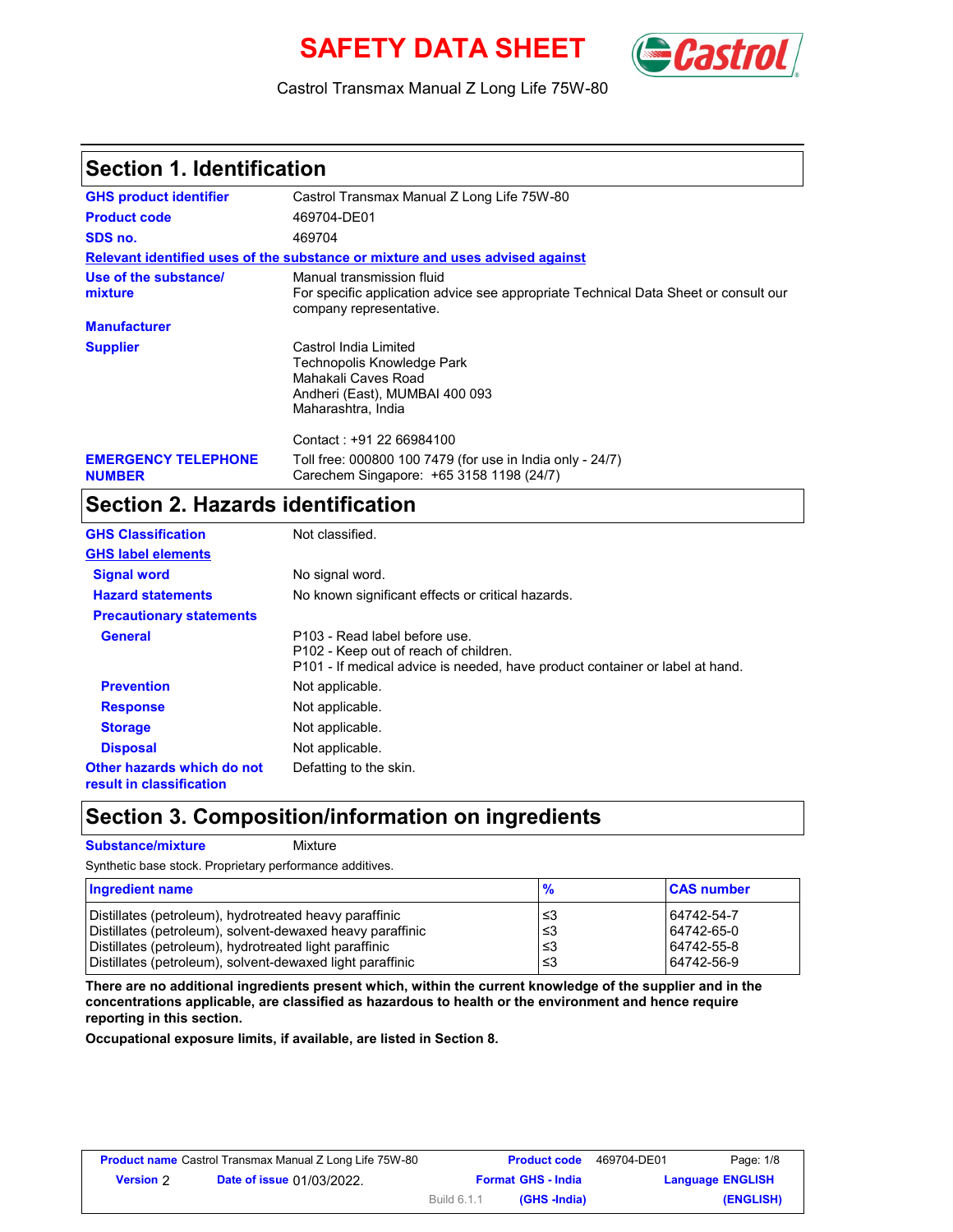### **Section 4. First aid measures**

#### **Eye contact Skin contact Inhalation Ingestion Description of necessary first aid measures Most important symptoms/effects, acute and delayed** See Section 11 for more detailed information on health effects and symptoms. **Protection of first-aiders** If inhaled, remove to fresh air. Get medical attention if symptoms occur. Do not induce vomiting unless directed to do so by medical personnel. Get medical attention if symptoms occur. Wash skin thoroughly with soap and water or use recognised skin cleanser. Remove contaminated clothing and shoes. Wash clothing before reuse. Clean shoes thoroughly before reuse. Get medical attention if symptoms occur. In case of contact, immediately flush eyes with plenty of water for at least 15 minutes. Eyelids should be held away from the eyeball to ensure thorough rinsing. Check for and remove any contact lenses. Get medical attention. No action shall be taken involving any personal risk or without suitable training.

|                            | Indication of immediate medical attention and special treatment needed, if necessary |
|----------------------------|--------------------------------------------------------------------------------------|
| <b>Specific treatments</b> | No specific treatment.                                                               |
| <b>Notes to physician</b>  | Treatment should in general be symptomatic and directed to relieving any effects.    |

## **Section 5. Firefighting measures**

| <b>Extinguishing media</b>                               |                                                                                                                                                                                                   |
|----------------------------------------------------------|---------------------------------------------------------------------------------------------------------------------------------------------------------------------------------------------------|
| <b>Suitable</b>                                          | In case of fire, use foam, dry chemical or carbon dioxide extinguisher or spray.                                                                                                                  |
| <b>Not suitable</b>                                      | Do not use water jet.                                                                                                                                                                             |
| <b>Specific hazards arising</b><br>from the chemical     | In a fire or if heated, a pressure increase will occur and the container may burst.                                                                                                               |
| <b>Hazardous thermal</b><br>decomposition products       | Combustion products may include the following:<br>carbon oxides (CO, CO <sub>2</sub> ) (carbon monoxide, carbon dioxide)                                                                          |
| <b>Special precautions for fire-</b><br><b>fighters</b>  | No action shall be taken involving any personal risk or without suitable training.<br>Promptly isolate the scene by removing all persons from the vicinity of the incident if<br>there is a fire. |
| <b>Special protective</b><br>equipment for fire-fighters | Fire-fighters should wear positive pressure self-contained breathing apparatus<br>(SCBA) and full turnout gear.                                                                                   |

### **Section 6. Accidental release measures**

|                                                      | Personal precautions, protective equipment and emergency procedures                                                                                                                                                                                                                                                                                                                                |
|------------------------------------------------------|----------------------------------------------------------------------------------------------------------------------------------------------------------------------------------------------------------------------------------------------------------------------------------------------------------------------------------------------------------------------------------------------------|
| For non-emergency<br>personnel                       | No action shall be taken involving any personal risk or without suitable training.<br>Evacuate surrounding areas. Keep unnecessary and unprotected personnel from<br>entering. Do not touch or walk through spilt material. Put on appropriate personal<br>protective equipment. Floors may be slippery; use care to avoid falling.                                                                |
| For emergency responders                             | If specialised clothing is required to deal with the spillage, take note of any<br>information in Section 8 on suitable and unsuitable materials. See also the<br>information in "For non-emergency personnel".                                                                                                                                                                                    |
| <b>Environmental precautions</b>                     | Avoid dispersal of spilt material and runoff and contact with soil, waterways, drains<br>and sewers. Inform the relevant authorities if the product has caused environmental<br>pollution (sewers, waterways, soil or air).                                                                                                                                                                        |
| Methods and material for containment and cleaning up |                                                                                                                                                                                                                                                                                                                                                                                                    |
| <b>Small spill</b>                                   | Stop leak if without risk. Move containers from spill area. Absorb with an inert<br>material and place in an appropriate waste disposal container. Dispose of via a<br>licensed waste disposal contractor.                                                                                                                                                                                         |
| Large spill                                          | Stop leak if without risk. Move containers from spill area. Prevent entry into sewers,<br>water courses, basements or confined areas. Contain and collect spillage with non-<br>combustible, absorbent material e.g. sand, earth, vermiculite or diatomaceous earth<br>and place in container for disposal according to local regulations. Dispose of via a<br>licensed waste disposal contractor. |

| <b>Product name</b> Castrol Transmax Manual Z Long Life 75W-80 |  |                                                      | <b>Product code</b> | 469704-DE01 | Page: 2/8 |
|----------------------------------------------------------------|--|------------------------------------------------------|---------------------|-------------|-----------|
| <b>Version</b> 2<br><b>Date of issue 01/03/2022.</b>           |  | <b>Format GHS - India</b><br><b>Language ENGLISH</b> |                     |             |           |
|                                                                |  | Build 6.1.1                                          | (GHS -India)        |             | (ENGLISH) |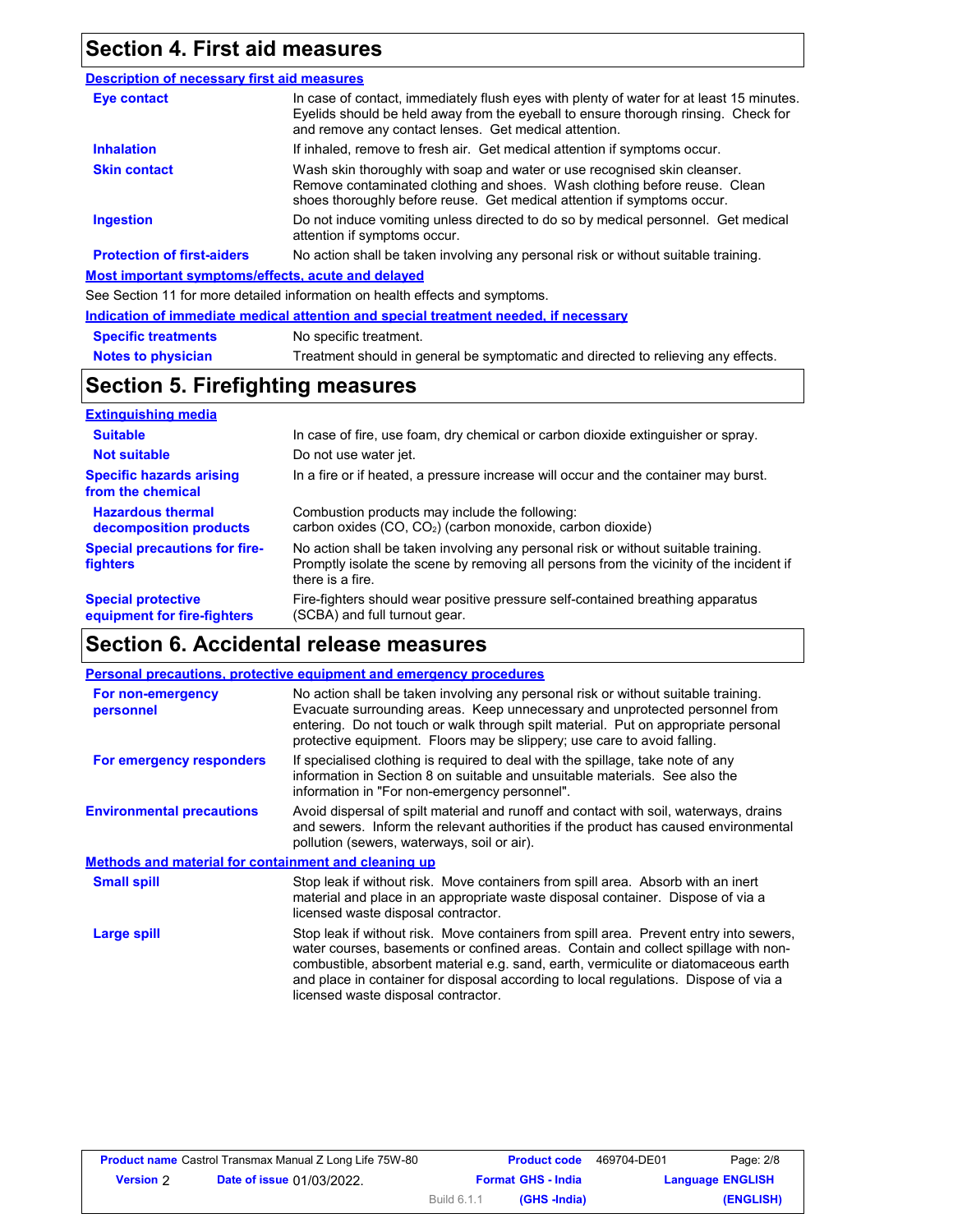## **Section 7. Handling and storage**

| <b>Precautions for safe handling</b>             |                                                                                                                                                                                                                                                                                                                                                                                                                                                                                                                                                                                                |
|--------------------------------------------------|------------------------------------------------------------------------------------------------------------------------------------------------------------------------------------------------------------------------------------------------------------------------------------------------------------------------------------------------------------------------------------------------------------------------------------------------------------------------------------------------------------------------------------------------------------------------------------------------|
| <b>Protective measures</b>                       | Put on appropriate personal protective equipment (see Section 8).                                                                                                                                                                                                                                                                                                                                                                                                                                                                                                                              |
| <b>Advice on general</b><br>occupational hygiene | Eating, drinking and smoking should be prohibited in areas where this material is<br>handled, stored and processed. Wash thoroughly after handling. Remove<br>contaminated clothing and protective equipment before entering eating areas. See<br>also Section 8 for additional information on hygiene measures.                                                                                                                                                                                                                                                                               |
| <b>Conditions for safe storage</b>               | Store in accordance with local regulations. Store in original container protected from<br>direct sunlight in a dry, cool and well-ventilated area, away from incompatible<br>materials (see Section 10) and food and drink. Keep container tightly closed and<br>sealed until ready for use. Store and use only in equipment/containers designed for<br>use with this product. Containers that have been opened must be carefully resealed<br>and kept upright to prevent leakage. Do not store in unlabelled containers. Use<br>appropriate containment to avoid environmental contamination. |
| <b>Not suitable</b>                              | Prolonged exposure to elevated temperature                                                                                                                                                                                                                                                                                                                                                                                                                                                                                                                                                     |

## **Section 8. Exposure controls/personal protection**

### **Control parameters**

**Occupational exposure limits**

| <b>Ingredient name</b>                                    | <b>Exposure limits</b>                                                                              |
|-----------------------------------------------------------|-----------------------------------------------------------------------------------------------------|
| Distillates (petroleum), hydrotreated heavy paraffinic    | ACGIH TLV (United States, 3/2019).<br>TWA: 5 mg/m <sup>3</sup> 8 hours. Form: Inhalable<br>fraction |
| Distillates (petroleum), solvent-dewaxed heavy paraffinic | ACGIH TLV (United States, 3/2019).<br>TWA: 5 mg/m <sup>3</sup> 8 hours. Form: Inhalable<br>fraction |
| Distillates (petroleum), hydrotreated light paraffinic    | ACGIH TLV (United States, 3/2019).<br>TWA: 5 mg/m <sup>3</sup> 8 hours. Form: Inhalable<br>fraction |
| Distillates (petroleum), solvent-dewaxed light paraffinic | ACGIH TLV (United States, 3/2019).<br>TWA: 5 mg/m <sup>3</sup> 8 hours. Form: Inhalable<br>fraction |

Whilst specific OELs for certain components may be shown in this section, other components may be present in any mist, vapour or dust produced. Therefore, the specific OELs may not be applicable to the product as a whole and are provided for guidance only.

| <b>Recommended monitoring</b><br>procedures       | If this product contains ingredients with exposure limits, personal, workplace<br>atmosphere or biological monitoring may be required to determine the effectiveness<br>of the ventilation or other control measures and/or the necessity to use respiratory<br>protective equipment. Reference should be made to appropriate monitoring<br>standards. Reference to national guidance documents for methods for the<br>determination of hazardous substances will also be required.                                                                                                                                                                                                                                                                                                                                                                                                                                                                                                                           |
|---------------------------------------------------|---------------------------------------------------------------------------------------------------------------------------------------------------------------------------------------------------------------------------------------------------------------------------------------------------------------------------------------------------------------------------------------------------------------------------------------------------------------------------------------------------------------------------------------------------------------------------------------------------------------------------------------------------------------------------------------------------------------------------------------------------------------------------------------------------------------------------------------------------------------------------------------------------------------------------------------------------------------------------------------------------------------|
| <b>Appropriate engineering</b><br><b>controls</b> | Provide exhaust ventilation or other engineering controls to keep the relevant<br>airborne concentrations below their respective occupational exposure limits.<br>All activities involving chemicals should be assessed for their risks to health, to<br>ensure exposures are adequately controlled. Personal protective equipment should<br>only be considered after other forms of control measures (e.g. engineering controls)<br>have been suitably evaluated. Personal protective equipment should conform to<br>appropriate standards, be suitable for use, be kept in good condition and properly<br>maintained.<br>Your supplier of personal protective equipment should be consulted for advice on<br>selection and appropriate standards. For further information contact your national<br>organisation for standards.<br>The final choice of protective equipment will depend upon a risk assessment. It is<br>important to ensure that all items of personal protective equipment are compatible. |
| <b>Environmental exposure</b><br><b>controls</b>  | Emissions from ventilation or work process equipment should be checked to ensure<br>they comply with the requirements of environmental protection legislation. In some<br>cases, fume scrubbers, filters or engineering modifications to the process equipment<br>will be necessary to reduce emissions to acceptable levels.                                                                                                                                                                                                                                                                                                                                                                                                                                                                                                                                                                                                                                                                                 |
| <b>Individual protection measures</b>             |                                                                                                                                                                                                                                                                                                                                                                                                                                                                                                                                                                                                                                                                                                                                                                                                                                                                                                                                                                                                               |
| <b>Hygiene measures</b>                           | Wash hands, forearms and face thoroughly after handling chemical products, before<br>eating, smoking and using the lavatory and at the end of the working period.<br>Appropriate techniques should be used to remove potentially contaminated clothing.<br>Wash contaminated clothing before reusing. Ensure that eyewash stations and<br>safety showers are close to the workstation location.                                                                                                                                                                                                                                                                                                                                                                                                                                                                                                                                                                                                               |

| <b>Product name</b> Castrol Transmax Manual Z Long Life 75W-80 |                                  |                           | <b>Product code</b> | 469704-DE01             | Page: 3/8 |
|----------------------------------------------------------------|----------------------------------|---------------------------|---------------------|-------------------------|-----------|
| <b>Version</b> 2                                               | <b>Date of issue 01/03/2022.</b> | <b>Format GHS - India</b> |                     | <b>Language ENGLISH</b> |           |
|                                                                |                                  | Build 6.1.1               | (GHS -India)        |                         | (ENGLISH) |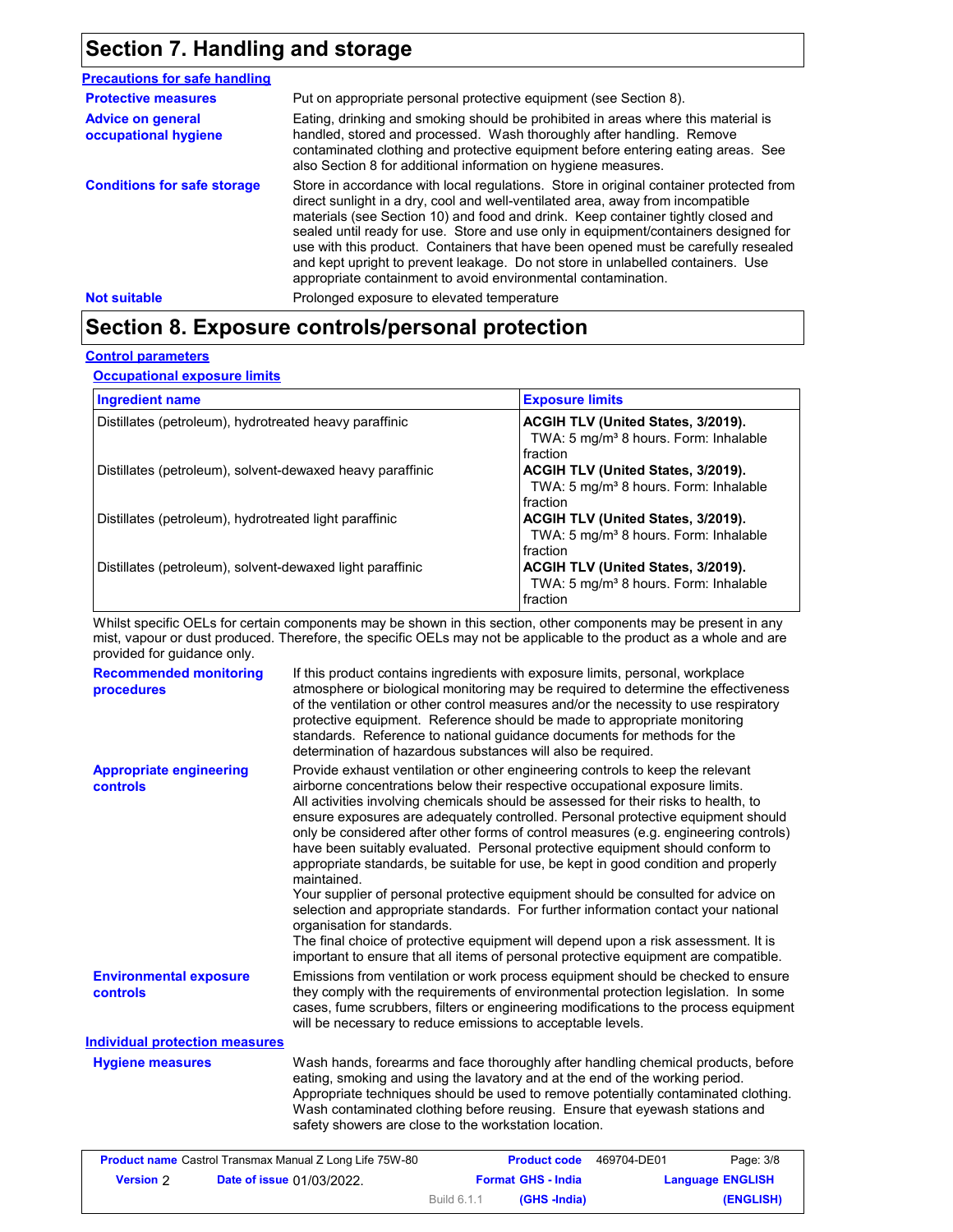## **Section 8. Exposure controls/personal protection**

| <b>Eye protection</b>         | Safety glasses with side shields.                                                                                                                                                                                                                                                                                                                                                                                                                                                                                                                                                                                                                                                                                                                                                               |
|-------------------------------|-------------------------------------------------------------------------------------------------------------------------------------------------------------------------------------------------------------------------------------------------------------------------------------------------------------------------------------------------------------------------------------------------------------------------------------------------------------------------------------------------------------------------------------------------------------------------------------------------------------------------------------------------------------------------------------------------------------------------------------------------------------------------------------------------|
| <b>Skin protection</b>        |                                                                                                                                                                                                                                                                                                                                                                                                                                                                                                                                                                                                                                                                                                                                                                                                 |
| <b>Hand protection</b>        | Wear protective gloves if prolonged or repeated contact is likely. Wear chemical<br>resistant gloves. Recommended: Nitrile gloves. The correct choice of protective<br>gloves depends upon the chemicals being handled, the conditions of work and use,<br>and the condition of the gloves (even the best chemically resistant glove will break<br>down after repeated chemical exposures). Most gloves provide only a short time of<br>protection before they must be discarded and replaced. Because specific work<br>environments and material handling practices vary, safety procedures should be<br>developed for each intended application. Gloves should therefore be chosen in<br>consultation with the supplier/manufacturer and with a full assessment of the<br>working conditions. |
| <b>Skin protection</b>        | Use of protective clothing is good industrial practice.<br>Personal protective equipment for the body should be selected based on the task<br>being performed and the risks involved and should be approved by a specialist<br>before handling this product.<br>Cotton or polyester/cotton overalls will only provide protection against light<br>superficial contamination that will not soak through to the skin. Overalls should be<br>laundered on a regular basis. When the risk of skin exposure is high (e.g. when<br>cleaning up spillages or if there is a risk of splashing) then chemical resistant aprons<br>and/or impervious chemical suits and boots will be required.                                                                                                           |
| <b>Other skin protection</b>  | Appropriate footwear and any additional skin protection measures should be<br>selected based on the task being performed and the risks involved and should be<br>approved by a specialist before handling this product.                                                                                                                                                                                                                                                                                                                                                                                                                                                                                                                                                                         |
| <b>Respiratory protection</b> | In case of insufficient ventilation, wear suitable respiratory equipment.<br>The correct choice of respiratory protection depends upon the chemicals being<br>handled, the conditions of work and use, and the condition of the respiratory<br>equipment. Safety procedures should be developed for each intended application.<br>Respiratory protection equipment should therefore be chosen in consultation with<br>the supplier/manufacturer and with a full assessment of the working conditions.                                                                                                                                                                                                                                                                                           |

## **Section 9. Physical and chemical properties**

The conditions of measurement of all properties are at standard temperature and pressure unless otherwise indicated.

| <b>Appearance</b>                                                 |                                           |                         |  |  |  |
|-------------------------------------------------------------------|-------------------------------------------|-------------------------|--|--|--|
| <b>Physical state</b>                                             | Liquid.                                   |                         |  |  |  |
| <b>Colour</b>                                                     | Blue.                                     |                         |  |  |  |
| <b>Odour</b>                                                      | Not available.                            |                         |  |  |  |
| <b>Odour threshold</b>                                            | Not available.                            |                         |  |  |  |
| рH                                                                | Not applicable.                           |                         |  |  |  |
| <b>Melting point/freezing point</b>                               | Not available.                            |                         |  |  |  |
| <b>Boiling point, initial boiling</b><br>point, and boiling range | Not available.                            |                         |  |  |  |
| <b>Drop Point</b>                                                 | Not available.                            |                         |  |  |  |
| <b>Pour point</b>                                                 | -57 $^{\circ}$ C                          |                         |  |  |  |
| <b>Flash point</b>                                                | Open cup: >180°C (>356°F) [Cleveland]     |                         |  |  |  |
| <b>Evaporation rate</b>                                           | Not available.                            |                         |  |  |  |
| <b>Flammability</b>                                               | Not applicable. Based on - Physical state |                         |  |  |  |
| Lower and upper explosion<br>limit/flammability limit             | Not available.                            |                         |  |  |  |
| <b>Vapour pressure</b>                                            |                                           | Vapour Pressure at 20°C |  |  |  |

| apour pressure |                                  |                                                                                       | Vapour Pressure at 20°C |         |                           | Vapour pressure at 50°C |     |                         |
|----------------|----------------------------------|---------------------------------------------------------------------------------------|-------------------------|---------|---------------------------|-------------------------|-----|-------------------------|
|                |                                  | <b>Ingredient name</b>                                                                | mm Hg   kPa             |         | <b>Method</b>             | mm<br>Hg                | kPa | <b>Method</b>           |
|                |                                  | $D6c-1-ene$<br>homopolymer,<br>hydrogenated Dec-<br>1-ene, oligomers,<br>hydrogenated |                         |         | <b>ASTM E</b><br>1194-87  |                         |     |                         |
|                |                                  | Distillates (petroleum),<br>hydrotreated heavy<br>paraffinic                          | < 0.08                  | < 0.011 | <b>ASTM D 5191</b>        |                         |     |                         |
|                |                                  | <b>Product name</b> Castrol Transmax Manual Z Long Life 75W-80                        |                         |         | <b>Product code</b>       | 469704-DE01             |     | Page: 4/8               |
| Version 2      | <b>Date of issue 01/03/2022.</b> |                                                                                       |                         |         | <b>Format GHS - India</b> |                         |     | <b>Language ENGLISH</b> |
|                |                                  |                                                                                       | <b>Build 6.1.1</b>      |         | (GHS-India)               |                         |     | (ENGLISH)               |
|                |                                  |                                                                                       |                         |         |                           |                         |     |                         |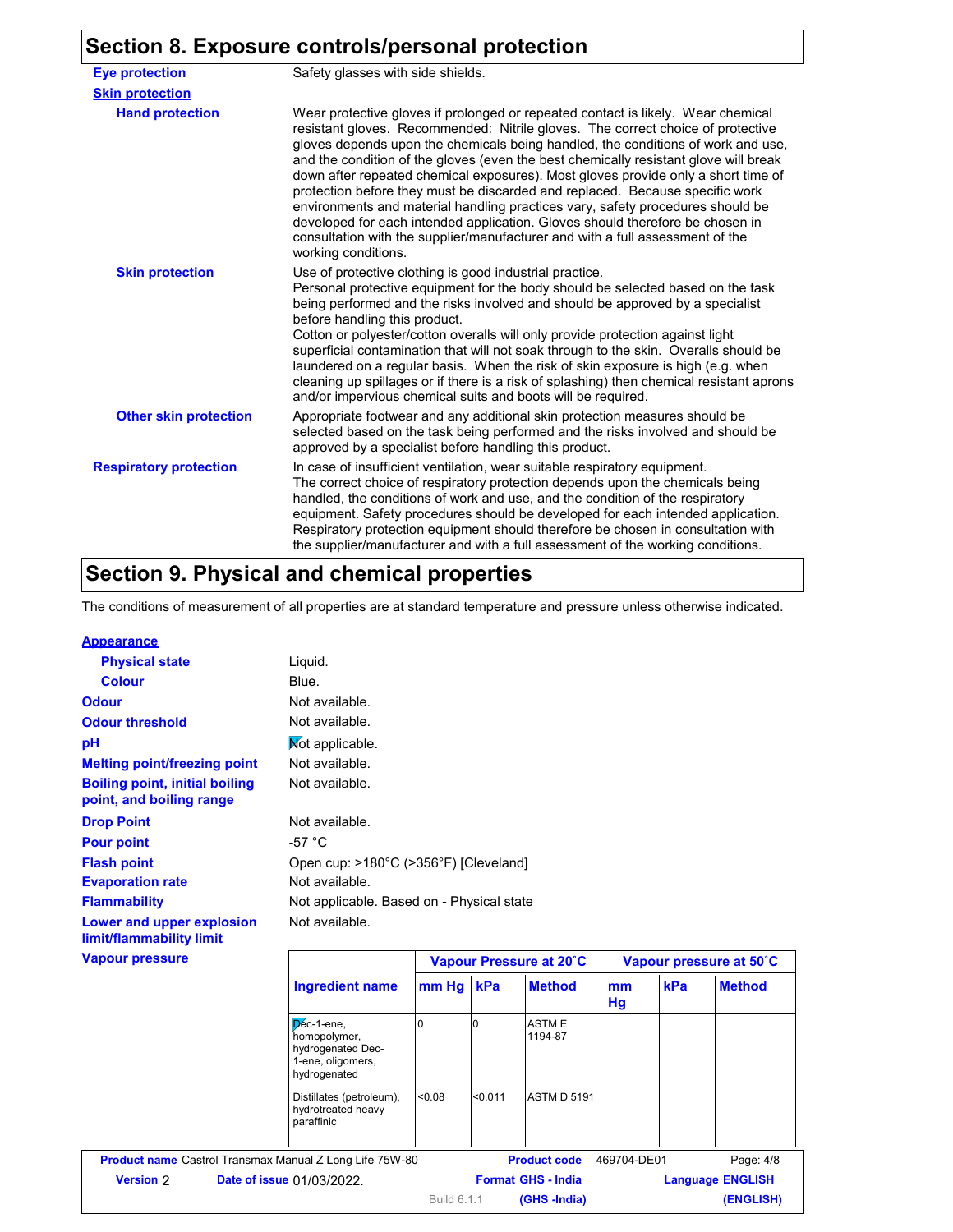| Section 9. Physical and chemical properties       |                                                                                                                     |        |            |                    |                |                    |  |  |
|---------------------------------------------------|---------------------------------------------------------------------------------------------------------------------|--------|------------|--------------------|----------------|--------------------|--|--|
|                                                   | Distillates (petroleum),<br>solvent-dewaxed heavy<br>paraffinic                                                     | <0.08  | < 0.011    | <b>ASTM D 5191</b> |                |                    |  |  |
|                                                   | Distillates (petroleum),<br>hydrotreated light<br>paraffinic                                                        | < 0.08 | < 0.011    | <b>ASTM D 5191</b> |                |                    |  |  |
|                                                   | Distillates (petroleum),<br>solvent-dewaxed light<br>paraffinic                                                     | < 0.08 | < 0.011    | <b>ASTM D 5191</b> |                |                    |  |  |
| <b>Relative vapour density</b>                    | Not available.                                                                                                      |        |            |                    |                |                    |  |  |
| <b>Relative density</b>                           | Not available.                                                                                                      |        |            |                    |                |                    |  |  |
| <b>Density</b>                                    | $\leq$ 1000 kg/m <sup>3</sup> (<1 g/cm <sup>3</sup> ) at 15 <sup>°</sup> C                                          |        |            |                    |                |                    |  |  |
| <b>Solubility</b>                                 | insoluble in water.                                                                                                 |        |            |                    |                |                    |  |  |
| <b>Partition coefficient: n-</b><br>octanol/water | Not applicable.                                                                                                     |        |            |                    |                |                    |  |  |
| <b>Auto-ignition temperature</b>                  | <b>Ingredient name</b>                                                                                              |        | °C         |                    | °F             | <b>Method</b>      |  |  |
|                                                   | Dec-1-ene, homopolymer,<br>hydrogenated Dec-1-ene, oligomers,<br>hydrogenated                                       |        | 343 to 369 |                    | 649.4 to 696.2 | <b>ASTM D 2159</b> |  |  |
| <b>Decomposition temperature</b>                  | Not available.                                                                                                      |        |            |                    |                |                    |  |  |
| <b>Viscosity</b>                                  | Kinematic: 53.9 mm <sup>2</sup> /s (53.9 cSt) at $40^{\circ}$ C<br>Kinematic: 9 mm <sup>2</sup> /s (9 cSt) at 100°C |        |            |                    |                |                    |  |  |
| <b>Particle characteristics</b>                   |                                                                                                                     |        |            |                    |                |                    |  |  |
| <b>Median particle size</b>                       | Mot applicable.                                                                                                     |        |            |                    |                |                    |  |  |
| Section 10. Stability and reactivity              |                                                                                                                     |        |            |                    |                |                    |  |  |

| <b>Reactivity</b>                                   | No specific test data available for this product. Refer to Conditions to avoid and<br>Incompatible materials for additional information.                                |  |  |  |
|-----------------------------------------------------|-------------------------------------------------------------------------------------------------------------------------------------------------------------------------|--|--|--|
| <b>Chemical stability</b>                           | The product is stable.                                                                                                                                                  |  |  |  |
| <b>Possibility of hazardous</b><br><b>reactions</b> | Under normal conditions of storage and use, hazardous reactions will not occur.<br>Under normal conditions of storage and use, hazardous polymerisation will not occur. |  |  |  |
| <b>Conditions to avoid</b>                          | Avoid all possible sources of ignition (spark or flame).                                                                                                                |  |  |  |
| <b>Incompatible materials</b>                       | Reactive or incompatible with the following materials: oxidising materials.                                                                                             |  |  |  |
| <b>Hazardous decomposition</b><br>products          | Under normal conditions of storage and use, hazardous decomposition products<br>should not be produced.                                                                 |  |  |  |

# **Section 11. Toxicological information**

### **Information on toxicological effects**

| <b>Aspiration hazard</b>                                                                                                                                                                                                                   |                                                                                                     |                                                                                                                                                                  |  |  |
|--------------------------------------------------------------------------------------------------------------------------------------------------------------------------------------------------------------------------------------------|-----------------------------------------------------------------------------------------------------|------------------------------------------------------------------------------------------------------------------------------------------------------------------|--|--|
| <b>Name</b>                                                                                                                                                                                                                                |                                                                                                     | <b>Result</b>                                                                                                                                                    |  |  |
| Distillates (petroleum), hydrotreated heavy paraffinic<br>Distillates (petroleum), solvent-dewaxed heavy paraffinic<br>Distillates (petroleum), hydrotreated light paraffinic<br>Distillates (petroleum), solvent-dewaxed light paraffinic |                                                                                                     | <b>ASPIRATION HAZARD - Category 1</b><br><b>ASPIRATION HAZARD - Category 1</b><br><b>ASPIRATION HAZARD - Category 1</b><br><b>ASPIRATION HAZARD - Category 1</b> |  |  |
| <b>Information on likely routes</b><br>of exposure                                                                                                                                                                                         | Routes of entry anticipated: Dermal, Inhalation.                                                    |                                                                                                                                                                  |  |  |
| <b>Potential acute health effects</b>                                                                                                                                                                                                      |                                                                                                     |                                                                                                                                                                  |  |  |
| Eye contact                                                                                                                                                                                                                                | No known significant effects or critical hazards.                                                   |                                                                                                                                                                  |  |  |
| <b>Inhalation</b>                                                                                                                                                                                                                          | Vapour inhalation under ambient conditions is not normally a problem due to low<br>vapour pressure. |                                                                                                                                                                  |  |  |
| <b>Skin contact</b>                                                                                                                                                                                                                        | Defatting to the skin. May cause skin dryness and irritation.                                       |                                                                                                                                                                  |  |  |
| <b>Ingestion</b>                                                                                                                                                                                                                           | No known significant effects or critical hazards.                                                   |                                                                                                                                                                  |  |  |
|                                                                                                                                                                                                                                            | Symptoms related to the physical, chemical and toxicological characteristics                        |                                                                                                                                                                  |  |  |
| Eye contact                                                                                                                                                                                                                                | No specific data.                                                                                   |                                                                                                                                                                  |  |  |
| <b>Inhalation</b>                                                                                                                                                                                                                          | May be harmful by inhalation if exposure to vapour, mists or fumes resulting from                   |                                                                                                                                                                  |  |  |

|                  | <b>Product name</b> Castrol Transmax Manual Z Long Life 75W-80 |                           | <b>Product code</b> | 469704-DE01 | Page: 5/8               |
|------------------|----------------------------------------------------------------|---------------------------|---------------------|-------------|-------------------------|
| <b>Version 2</b> | <b>Date of issue 01/03/2022.</b>                               | <b>Format GHS - India</b> |                     |             | <b>Language ENGLISH</b> |
|                  |                                                                | Build 6.1.1               | (GHS -India)        |             | (ENGLISH)               |

thermal decomposition products occurs.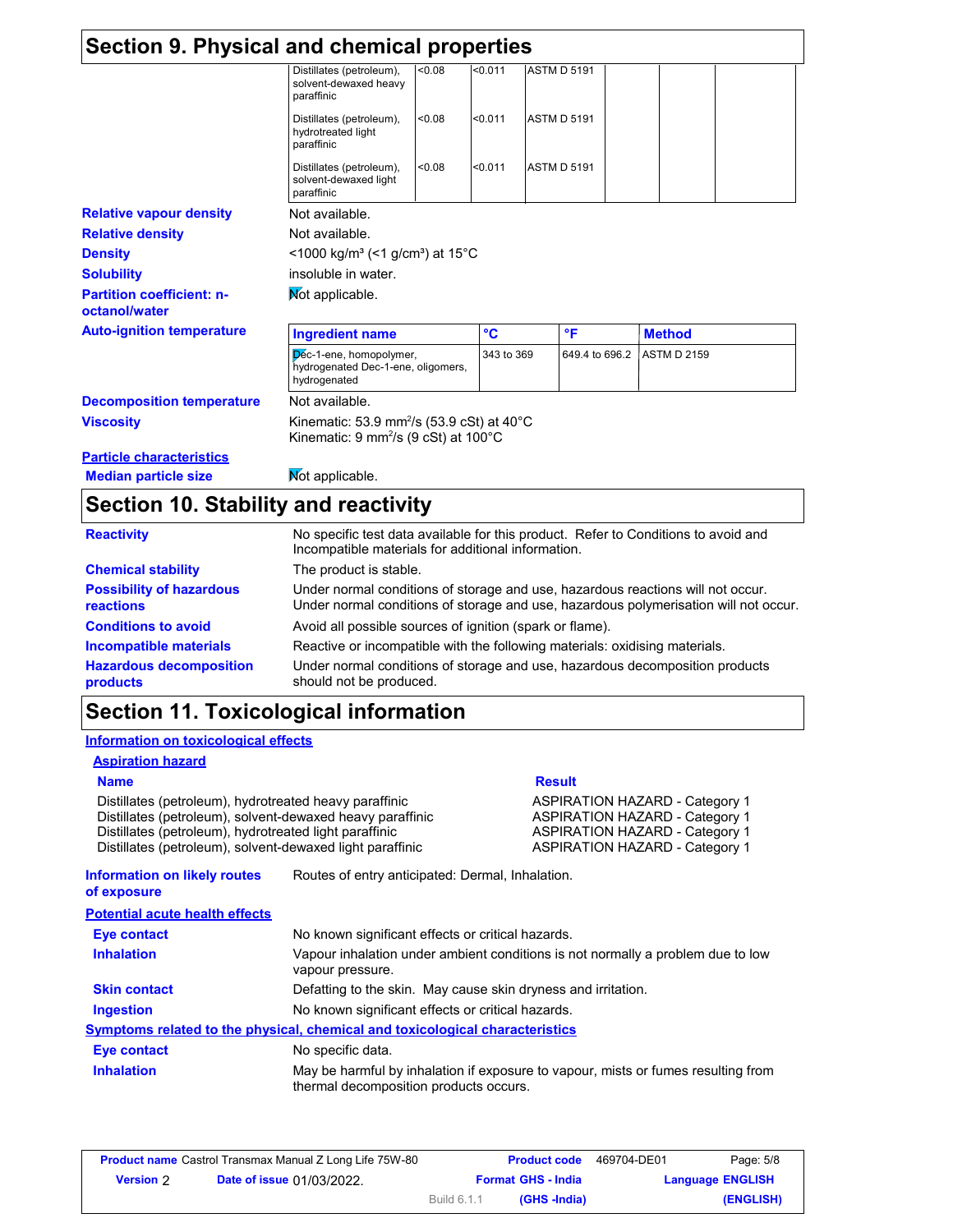| <b>Section 11. Toxicological information</b> |                                                                                                                   |  |  |  |
|----------------------------------------------|-------------------------------------------------------------------------------------------------------------------|--|--|--|
| <b>Skin contact</b>                          | Adverse symptoms may include the following:<br>irritation<br>dryness<br>cracking                                  |  |  |  |
| <b>Ingestion</b>                             | No specific data.                                                                                                 |  |  |  |
|                                              | Delayed and immediate effects as well as chronic effects from short and long-term exposure                        |  |  |  |
| <b>Eye contact</b>                           | Potential risk of transient stinging or redness if accidental eye contact occurs.                                 |  |  |  |
| <b>Inhalation</b>                            | Overexposure to the inhalation of airborne droplets or aerosols may cause irritation<br>of the respiratory tract. |  |  |  |
| <b>Skin contact</b>                          | Prolonged or repeated contact can defat the skin and lead to irritation, cracking and/<br>or dermatitis.          |  |  |  |
| <b>Ingestion</b>                             | Ingestion of large quantities may cause nausea and diarrhoea.                                                     |  |  |  |
| <b>Potential chronic health effects</b>      |                                                                                                                   |  |  |  |
| <b>General</b>                               | No known significant effects or critical hazards.                                                                 |  |  |  |
| <b>Carcinogenicity</b>                       | No known significant effects or critical hazards.                                                                 |  |  |  |
| <b>Mutagenicity</b>                          | No known significant effects or critical hazards.                                                                 |  |  |  |
| <b>Teratogenicity</b>                        | No known significant effects or critical hazards.                                                                 |  |  |  |
| <b>Developmental effects</b>                 | No known significant effects or critical hazards.                                                                 |  |  |  |
| <b>Fertility effects</b>                     | No known significant effects or critical hazards.                                                                 |  |  |  |

# **Section 12. Ecological information**

| <b>Environmental effects</b>                                                      | No known significant effects or critical hazards.                                                                         |  |  |  |
|-----------------------------------------------------------------------------------|---------------------------------------------------------------------------------------------------------------------------|--|--|--|
| <b>Persistence and</b><br>degradability                                           |                                                                                                                           |  |  |  |
| Not expected to be rapidly degradable.                                            |                                                                                                                           |  |  |  |
| <b>Bioaccumulative potential</b>                                                  |                                                                                                                           |  |  |  |
|                                                                                   | This product is not expected to bioaccumulate through food chains in the environment.                                     |  |  |  |
| <b>Mobility</b>                                                                   | Spillages may penetrate the soil causing ground water contamination.                                                      |  |  |  |
| <b>Other adverse effects</b><br>No known significant effects or critical hazards. |                                                                                                                           |  |  |  |
| <b>Other ecological information</b>                                               | Spills may form a film on water surfaces causing physical damage to organisms.<br>Oxygen transfer could also be impaired. |  |  |  |

# **Section 13. Disposal considerations**

| <b>Disposal methods</b> | The generation of waste should be avoided or minimised wherever possible.<br>Significant quantities of waste product residues should not be disposed of via the<br>foul sewer but processed in a suitable effluent treatment plant. Dispose of surplus<br>and non-recyclable products via a licensed waste disposal contractor. Disposal of<br>this product, solutions and any by-products should at all times comply with the<br>requirements of environmental protection and waste disposal legislation and any<br>regional local authority requirements. Waste packaging should be recycled.<br>Incineration or landfill should only be considered when recycling is not feasible. This<br>material and its container must be disposed of in a safe way. Empty containers or<br>liners may retain some product residues. Avoid dispersal of spilt material and runoff |
|-------------------------|--------------------------------------------------------------------------------------------------------------------------------------------------------------------------------------------------------------------------------------------------------------------------------------------------------------------------------------------------------------------------------------------------------------------------------------------------------------------------------------------------------------------------------------------------------------------------------------------------------------------------------------------------------------------------------------------------------------------------------------------------------------------------------------------------------------------------------------------------------------------------|
|                         | and contact with soil, waterways, drains and sewers.                                                                                                                                                                                                                                                                                                                                                                                                                                                                                                                                                                                                                                                                                                                                                                                                                     |

# **Section 14. Transport information**

|                                      | <b>IMDG</b>                                                    |             |                           | <b>IATA</b> |                         |
|--------------------------------------|----------------------------------------------------------------|-------------|---------------------------|-------------|-------------------------|
| <b>UN number</b>                     | Not regulated.                                                 |             | Not regulated.            |             |                         |
| <b>UN proper</b><br>shipping name    |                                                                |             | -                         |             |                         |
| <b>Transport hazard</b><br>class(es) |                                                                |             | -                         |             |                         |
| <b>Packing group</b>                 |                                                                |             | -                         |             |                         |
|                                      |                                                                |             |                           |             |                         |
|                                      | <b>Product name</b> Castrol Transmax Manual Z Long Life 75W-80 |             | <b>Product code</b>       | 469704-DE01 | Page: 6/8               |
| <b>Version 2</b>                     | Date of issue 01/03/2022.                                      |             | <b>Format GHS - India</b> |             | <b>Language ENGLISH</b> |
|                                      |                                                                | Build 6.1.1 | (GHS-India)               |             | (ENGLISH)               |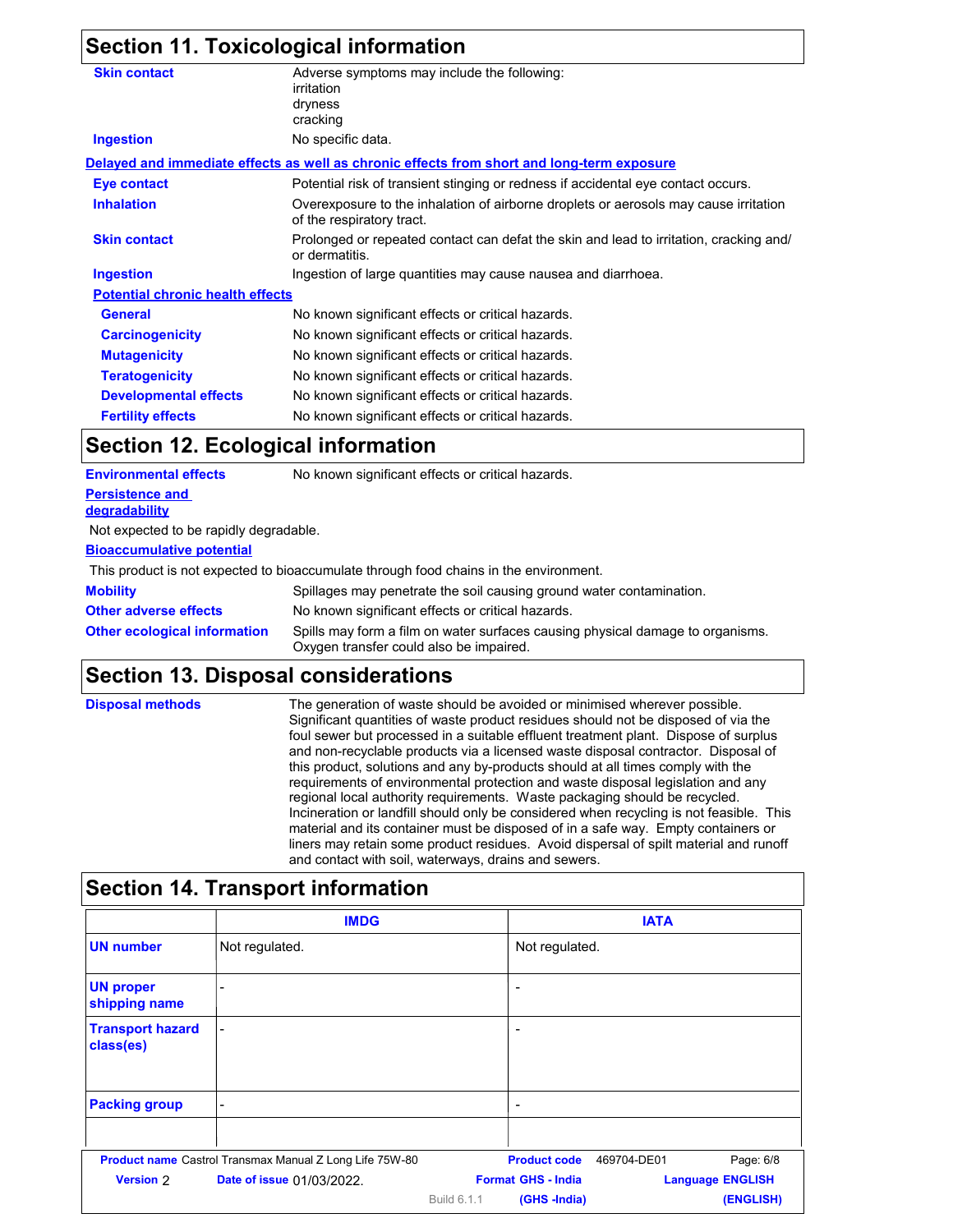| <b>Section 14. Transport information</b> |     |     |  |  |  |
|------------------------------------------|-----|-----|--|--|--|
| <b>Environmental</b><br>hazards          | No. | No. |  |  |  |
| <b>Additional</b><br><b>information</b>  |     |     |  |  |  |

**Special precautions for user** Not available.

**Transport in bulk according to IMO instruments** Not available.

## **Section 15. Regulatory information**

| <b>Regulation according to other foreign laws</b>               |                                                                                                                                |
|-----------------------------------------------------------------|--------------------------------------------------------------------------------------------------------------------------------|
| <b>REACH Status</b>                                             | The company, as identified in Section 1, sells this product in the EU in compliance with the<br>current requirements of REACH. |
| <b>Australia inventory (AIIC)</b>                               | All components are listed or exempted.                                                                                         |
| <b>Canada inventory status</b>                                  | All components are listed or exempted.                                                                                         |
| <b>China inventory (IECSC)</b>                                  | All components are listed or exempted.                                                                                         |
| <b>Japan inventory (CSCL)</b>                                   | At least one component is not listed.                                                                                          |
| <b>Korea inventory (KECI)</b>                                   | All components are listed or exempted.                                                                                         |
| <b>Philippines inventory</b><br>(PICCS)                         | A least one component is not listed.                                                                                           |
| <b>Taiwan Chemical</b><br><b>Substances Inventory</b><br>(TCSI) | All components are listed or exempted.                                                                                         |
| <b>United States inventory</b><br>(TSCA 8b)                     | All components are active or exempted.                                                                                         |

## **Section 16. Other information**

| <u>History</u>                    |                                                                                                                                                                                                                                                                                                                                                                                                                                                                                                                                                                                                                                                                                                                                                                                                                                                                                                                                                                                                                                                               |
|-----------------------------------|---------------------------------------------------------------------------------------------------------------------------------------------------------------------------------------------------------------------------------------------------------------------------------------------------------------------------------------------------------------------------------------------------------------------------------------------------------------------------------------------------------------------------------------------------------------------------------------------------------------------------------------------------------------------------------------------------------------------------------------------------------------------------------------------------------------------------------------------------------------------------------------------------------------------------------------------------------------------------------------------------------------------------------------------------------------|
| Date of issue/Date of<br>revision | 01/03/2022.                                                                                                                                                                                                                                                                                                                                                                                                                                                                                                                                                                                                                                                                                                                                                                                                                                                                                                                                                                                                                                                   |
| Date of previous issue            | 21/10/2020.                                                                                                                                                                                                                                                                                                                                                                                                                                                                                                                                                                                                                                                                                                                                                                                                                                                                                                                                                                                                                                                   |
| <b>Prepared by</b>                | <b>Product Stewardship</b>                                                                                                                                                                                                                                                                                                                                                                                                                                                                                                                                                                                                                                                                                                                                                                                                                                                                                                                                                                                                                                    |
| <b>Key to abbreviations</b>       | ACGIH = American Conference of Industrial Hygienists<br>CAS Number = Chemical Abstracts Service Registry Number<br>GHS = Globally Harmonized System of Classification and Labelling of Chemicals<br>IATA = International Air Transport Association<br><b>IMDG = International Maritime Dangerous Goods</b><br>OEL = Occupational Exposure Limit<br>REACH = Registration, Evaluation, Authorisation and Restriction of Chemicals<br>Regulation [Regulation (EC) No. 1907/2006]<br>SDS = Safety Data Sheet<br>STEL = Short term exposure limit<br>TWA = Time weighted average<br>UN Number = United Nations Number, a four digit number assigned by the United<br>Nations Committee of Experts on the Transport of Dangerous Goods.<br>Varies = may contain one or more of the following 64741-88-4, 64741-89-5,<br>64741-95-3, 64741-96-4, 64742-01-4, 64742-44-5, 64742-45-6, 64742-52-5,<br>64742-53-6, 64742-54-7, 64742-55-8, 64742-56-9, 64742-57-0, 64742-58-1,<br>64742-62-7, 64742-63-8, 64742-65-0, 64742-70-7, 72623-85-9, 72623-86-0,<br>72623-87-1 |
|                                   |                                                                                                                                                                                                                                                                                                                                                                                                                                                                                                                                                                                                                                                                                                                                                                                                                                                                                                                                                                                                                                                               |

#### **Indicates information that has changed from previously issued version.**

#### **Notice to reader**

All reasonably practicable steps have been taken to ensure this data sheet and the health, safety and environmental information contained in it is accurate as of the date specified below. No warranty or representation, express or implied is made as to the accuracy or completeness of the data and information in this data sheet.

The data and advice given apply when the product is sold for the stated application or applications. You should not use the product other than for the stated application or applications without seeking advice from BP Group.

It is the user's obligation to evaluate and use this product safely and to comply with all applicable laws and regulations. The BP Group shall not be responsible for any damage or injury resulting from use, other than the stated product use of

|                  | <b>Product name</b> Castrol Transmax Manual Z Long Life 75W-80 |                                                      | <b>Product code</b> | 469704-DE01 | Page: 7/8 |
|------------------|----------------------------------------------------------------|------------------------------------------------------|---------------------|-------------|-----------|
| <b>Version</b> 2 | <b>Date of issue 01/03/2022.</b>                               | <b>Format GHS - India</b><br><b>Language ENGLISH</b> |                     |             |           |
|                  |                                                                | Build 6.1.1                                          | (GHS -India)        |             | (ENGLISH) |